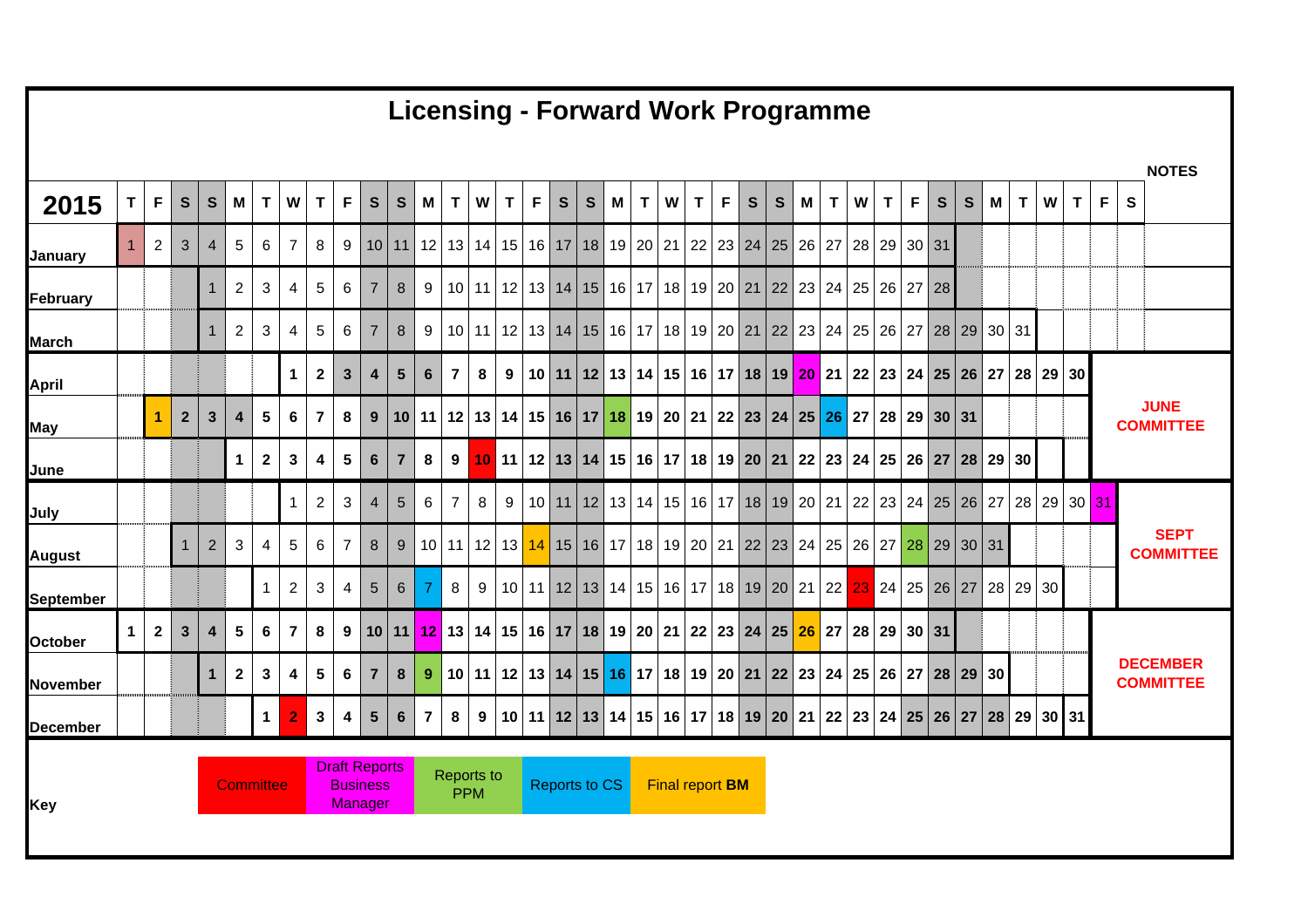### **Licensing Committee Forward Work Plan JUNE 2015 - Actions**

| <b>Task</b>                                          | Lead<br>Officer       | 01-Mar-15                                                                                     | 10-Apr-15                                                  | 20-Apr-15                                                                     | 01-May-15                                                              | 18-May-15                                            | 26-May-15                                     |  | 10-Jun-15                        |
|------------------------------------------------------|-----------------------|-----------------------------------------------------------------------------------------------|------------------------------------------------------------|-------------------------------------------------------------------------------|------------------------------------------------------------------------|------------------------------------------------------|-----------------------------------------------|--|----------------------------------|
| <b>Forward Work</b><br>Programme                     | <b>Nicky</b><br>Jones | Meet with JT and IM to<br>discuss and develop 2 year<br><b>FWP for Licensing</b><br>Committee | Prepare and submit FWP to<br>Business Manager for approval | Prepare draft report to<br>committee and submit to<br><b>Business Manager</b> | Prepare final report and<br>submit to Business<br>Manager for approval | Submit report to Public<br><b>Protection Manager</b> | Submit report to<br><b>Committee Services</b> |  | Committee 10<br><b>June 2015</b> |
| <b>PHV Plate Dispensation Nicky</b><br><b>Policy</b> | Jones                 | Develop a draft policy                                                                        | Submit draft policy to Business<br>Manager for approval    | Prepare draft report to<br>committee and submit to<br><b>Business Manager</b> | Prepare final report and<br>submit to Business<br>Manager for approval | Submit report to Public<br><b>Protection Manager</b> | Submit report to<br><b>Committee Services</b> |  | Committee 10<br><b>June 2015</b> |
| <b>Vehicle Review</b>                                | <b>Nicky</b><br>Jones | Hold a workshop session<br>with Fleet/Licensing                                               | N/A                                                        | Prepare draft report to<br>committee and submit to<br><b>Business Manager</b> | Prepare final report and<br>submit to Business<br>Manager for approval | Submit report to Public<br><b>Protection Manager</b> | Submit report to<br><b>Committee Services</b> |  | Committee 10<br><b>June 2015</b> |
|                                                      |                       |                                                                                               |                                                            |                                                                               |                                                                        |                                                      |                                               |  |                                  |
|                                                      |                       |                                                                                               |                                                            |                                                                               |                                                                        |                                                      |                                               |  |                                  |
|                                                      |                       |                                                                                               |                                                            |                                                                               |                                                                        |                                                      |                                               |  |                                  |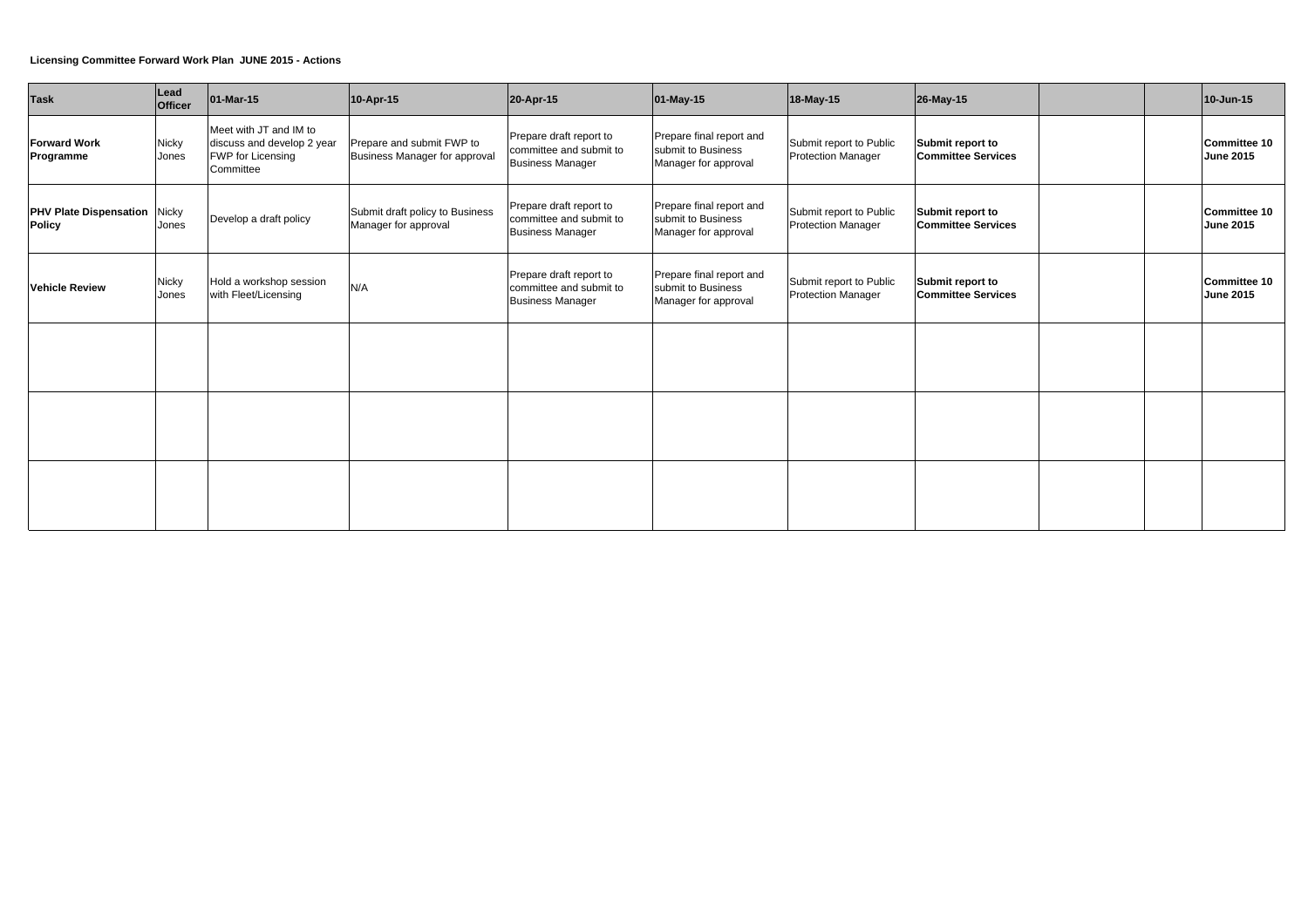#### **APPENDIX 2**

| <b>Task</b>                                                                 | Lead<br>Officer | 01-Jun-15                                                                                       | 30-Jun-15                                                                                     | 01-Jul-15                             | 25-Jul-15                                                              | $01-Jul-15$                                                   | 31st July 2015                                                                                                    | 14th August 2015                                                                          | 28th August 2015        | 07-Sep-15                                     | 23-Sep-15                                     | <b>Comments</b> |
|-----------------------------------------------------------------------------|-----------------|-------------------------------------------------------------------------------------------------|-----------------------------------------------------------------------------------------------|---------------------------------------|------------------------------------------------------------------------|---------------------------------------------------------------|-------------------------------------------------------------------------------------------------------------------|-------------------------------------------------------------------------------------------|-------------------------|-----------------------------------------------|-----------------------------------------------|-----------------|
| <b>Update and Review of</b><br><b>Penalty Point Policy and</b><br>Procedure | Howard          | Scrutinise existing penalty<br>points policy and procedure<br>and table of points               | Arrange workshop with trade<br>members, Licensing<br>Committee Members and<br><b>Officers</b> | Make amendments following<br>workshop | Prepare final policy and<br>submit to Business Manager<br>for approval |                                                               | Prepare draft report to<br>committee and submit to<br><b>Business Manager</b>                                     | Prepare final report and<br>submit to Business Manager Protection Manager<br>for approval | Submit report to Public | Submit report to<br><b>Committee Services</b> | <b>Committee Meeting</b><br>23rd September 15 |                 |
| Review of Statement of Jo<br><b>Licensing Policy</b>                        | Thomas          | Liase and consult with North<br><b>Wales Licensing Technical</b><br>Panel on proposed NW Policy |                                                                                               |                                       |                                                                        | Amend proposed NW policy to<br>suit local needs, if necessary | Prepare draft report and policy Prepare final report and<br>to committee and submit to<br><b>Business Manager</b> | submit to Business Manager Protection Manager<br>for approval                             | Submit report to Public | Submit report to<br><b>Committee Services</b> | <b>Committee Meeting</b><br>23rd September 15 |                 |
|                                                                             |                 |                                                                                                 |                                                                                               |                                       |                                                                        |                                                               |                                                                                                                   |                                                                                           |                         |                                               |                                               |                 |

**Licensing Committee Forward Work Plan SEPTEMBER 2015 - Actions**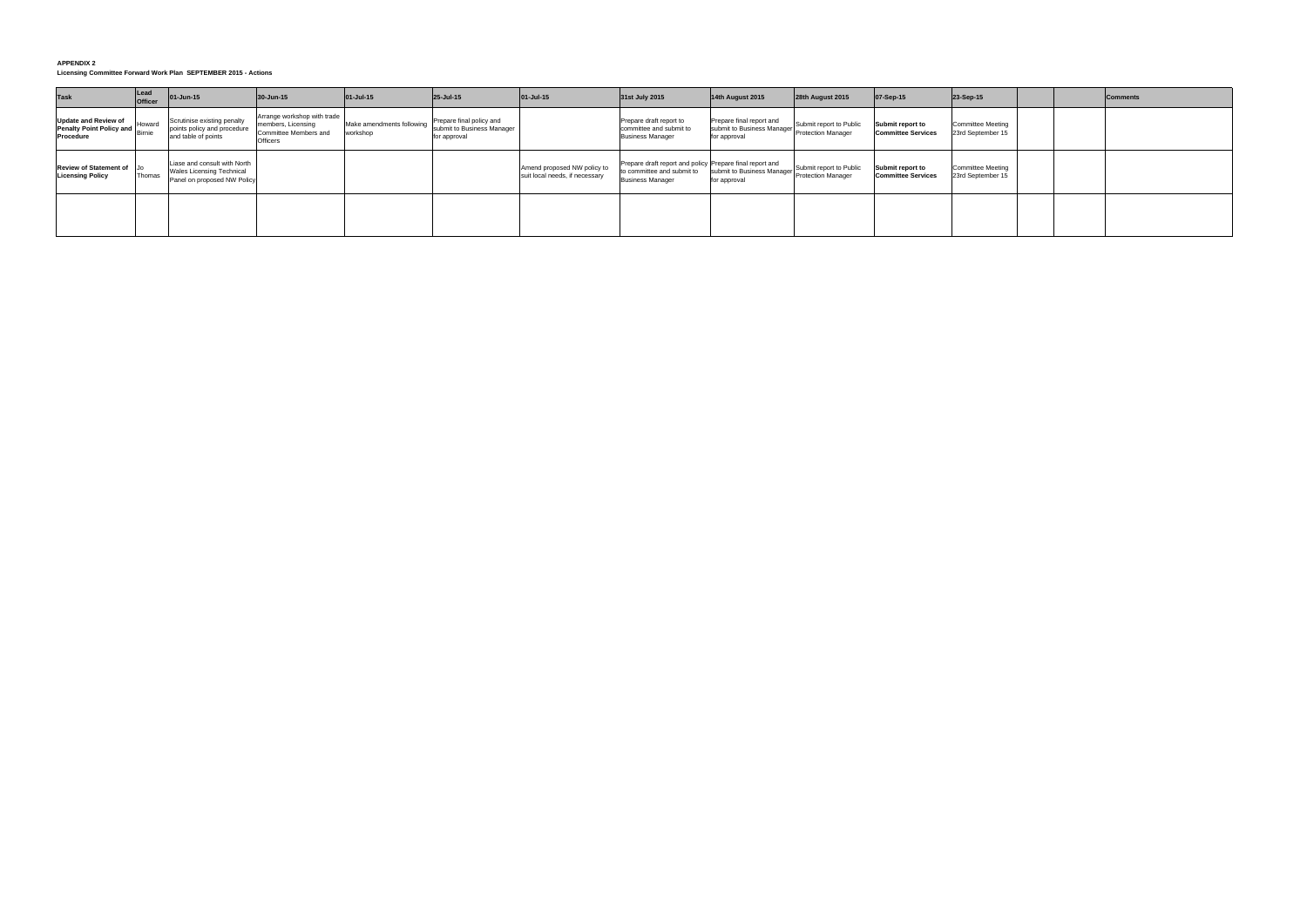| <b>Task</b>                                                                                           | Lead<br><b>Officer</b> | 01-Jun-15                   | 01-Jul-15                                                                                     | 30-Jul-15                   | 01-Aug-15         | 01-Sep-15                                                                                                                      | 15-Sep-15            | 12-Oct-15                                                                     | 26-Oct-15                                                              | 09-Nov-15                                            | 16-Nov-15                                     |  | 2nd Dec 15                                     |
|-------------------------------------------------------------------------------------------------------|------------------------|-----------------------------|-----------------------------------------------------------------------------------------------|-----------------------------|-------------------|--------------------------------------------------------------------------------------------------------------------------------|----------------------|-------------------------------------------------------------------------------|------------------------------------------------------------------------|------------------------------------------------------|-----------------------------------------------|--|------------------------------------------------|
| <b>Proposed revised</b><br><b>Hackney Carriage and Nicky</b><br><b>Private Hire Vehicle</b><br>Policy | Jones                  | Prepare 1st draft of policy | workshop session with taxi<br>trade representatives/Fleet<br>Services to discuss<br>proposals | Prepare 2nd draft of policy | to discuss policy | Workshop session with taxi trade Prepare final draft of policy and Meet with Business Manager to<br>submit to Business Manager | discuss draft policy | Prepare draft report to<br>committee and submit to<br><b>Business Manager</b> | Prepare final report and<br>submit to Business<br>Manager for approval | Submit report to Public<br><b>Protection Manager</b> | Submit report to<br><b>Committee Services</b> |  | Committee<br><b>Meeting 2nd</b><br>December 15 |
| <b>RESERVED</b>                                                                                       |                        |                             |                                                                                               |                             |                   |                                                                                                                                |                      |                                                                               |                                                                        |                                                      |                                               |  |                                                |

**Licensing Committee Forward Work Plan DECEMBER 2015 - Actions**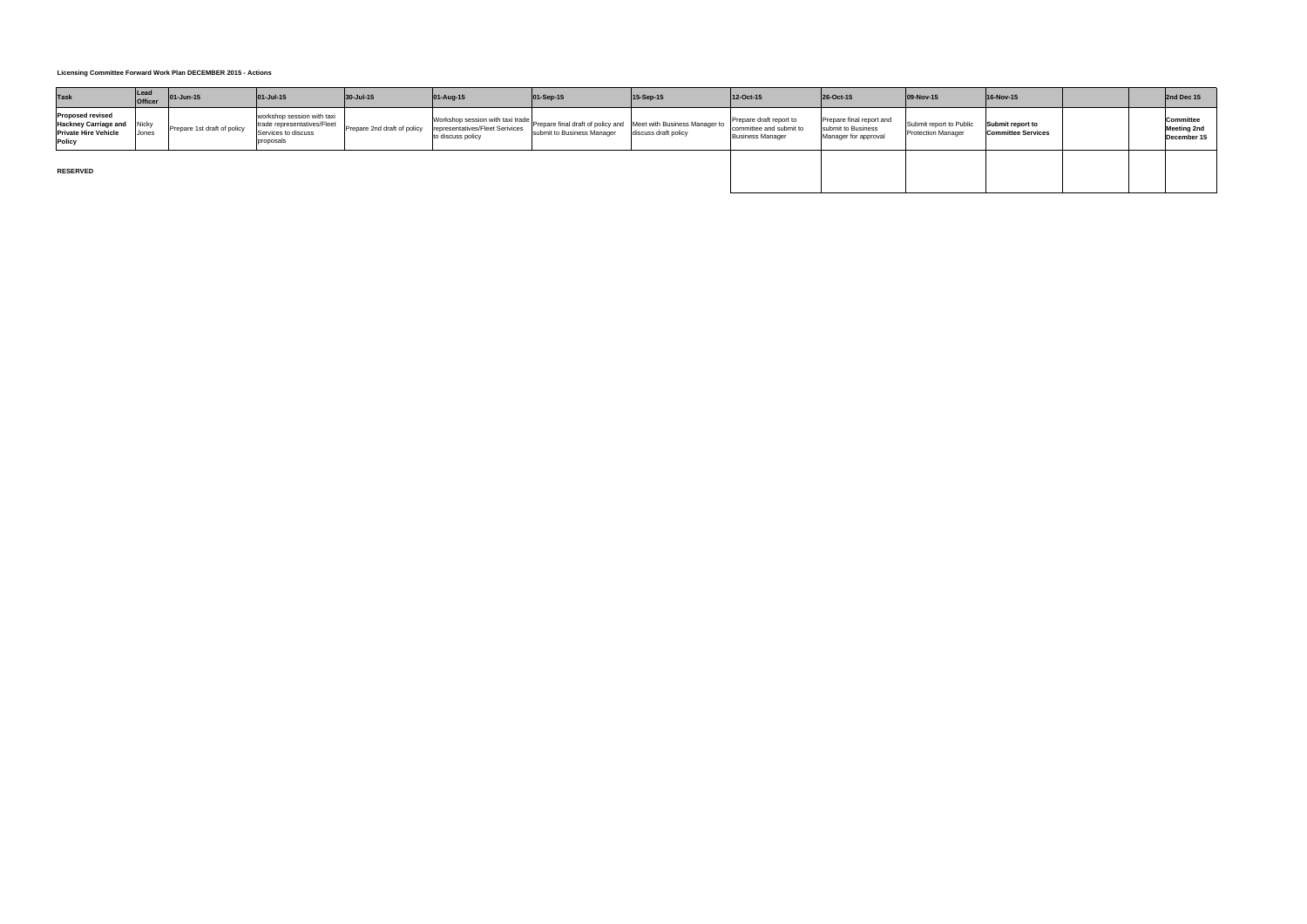|                  |                |                |                  |                |                |                |                         |                  |                                   |                |                |                |                |                 |           |              |   |                   |   |                                          |   |              |             |   |   |   | <b>Licensing - Forward Work Programme</b> |             |                                                                   |   |                                                                                                            |    |          |              |             |                                                                                                                          |              |                                     |  |
|------------------|----------------|----------------|------------------|----------------|----------------|----------------|-------------------------|------------------|-----------------------------------|----------------|----------------|----------------|----------------|-----------------|-----------|--------------|---|-------------------|---|------------------------------------------|---|--------------|-------------|---|---|---|-------------------------------------------|-------------|-------------------------------------------------------------------|---|------------------------------------------------------------------------------------------------------------|----|----------|--------------|-------------|--------------------------------------------------------------------------------------------------------------------------|--------------|-------------------------------------|--|
|                  |                |                |                  |                |                |                |                         |                  |                                   |                |                |                |                |                 |           |              |   |                   |   |                                          |   |              |             |   |   |   |                                           |             |                                                                   |   |                                                                                                            |    |          |              |             |                                                                                                                          |              | <b>NOTES</b>                        |  |
| 2016             | S              | S              | M                | $\mathbf{T}$   | <b>W</b>       | T              | F                       | S                | <b>S</b>                          | M              | T              | W              | T              | F               | ${\bf S}$ | $\mathbf{s}$ | M | T                 | W | T.                                       | F | $\mathbf{s}$ | S           | M | T | W | T                                         | $\mathsf F$ | <b>S</b>                                                          | S | M                                                                                                          | T. | W        | $\mathbf{T}$ | F           | $\mathbf{s}$                                                                                                             | $\mathsf{S}$ | M                                   |  |
| January          |                |                |                  |                |                |                | $\mathbf 1$             | $\overline{2}$   | 3                                 | $\overline{4}$ | 5 <sup>5</sup> | 6              | 7              | 8               | 9         | 10           |   | $11 \mid 12 \mid$ |   | 13   14   15   16   17                   |   |              |             |   |   |   | 18 19 20 21                               |             | 22 23 24 25                                                       |   |                                                                                                            |    | $26$ 27  |              |             | 28 29 30 31                                                                                                              |              |                                     |  |
| <b>February</b>  |                |                |                  | 2              | 3              | $\overline{4}$ | 5                       | $6 \overline{6}$ | 7                                 | 8              | 9 <sup>1</sup> |                |                |                 |           |              |   |                   |   |                                          |   |              |             |   |   |   |                                           |             | 10 11 12 13 14 15 16 17 18 19 20 21 22 23 24 25 26 27 28 29       |   |                                                                                                            |    |          |              |             |                                                                                                                          |              | <b>MARCH</b><br><b>COMMITTEE</b>    |  |
| <b>March</b>     |                |                |                  | $\mathbf 1$    | $\overline{2}$ | 3              | 4                       | $5\phantom{.}$   | 6                                 | 7              | 8              |                |                |                 |           |              |   |                   |   |                                          |   |              |             |   |   |   |                                           |             | 10 11 12 13 14 15 16 17 18 19 20 21 22 23 24 25 26 27             |   | 28                                                                                                         |    | 29 30 31 |              |             |                                                                                                                          |              |                                     |  |
| <b>April</b>     |                |                |                  |                |                |                | $\mathbf{1}$            | $\overline{2}$   | $\mathbf{3}$                      | 4              | 5 <sup>1</sup> | 6              | $\overline{7}$ | 8 <sup>1</sup>  | 9         |              |   |                   |   |                                          |   |              |             |   |   |   |                                           |             |                                                                   |   | 10   11   12   13   14   15   16   17   18   19   20   21   22   23   24   25   26   27   28   29   30     |    |          |              |             |                                                                                                                          |              |                                     |  |
| <b>May</b>       |                | $\overline{1}$ | $\overline{2}$   | 3              | 4              | 5              | 6                       | $\overline{7}$   | 8                                 | 9              |                |                |                |                 |           |              |   |                   |   |                                          |   |              |             |   |   |   |                                           |             |                                                                   |   | 10 11 12 13 14 15 16 17 18 19 20 21 22 23 24 25 26 27 28 29 30 31                                          |    |          |              |             |                                                                                                                          |              | <b>JUNE</b><br><b>COMMITTEE</b>     |  |
| June             |                |                |                  |                | $\mathbf 1$    | $\mathbf{2}$   | 3                       | $\overline{4}$   | $5\phantom{.0}$                   | 6              | 7 <sup>1</sup> | 8              | 9              |                 |           |              |   |                   |   |                                          |   |              |             |   |   |   |                                           |             |                                                                   |   | 10   11   12   13   14   15   16   17   18   19   20   21   22   23   24   25   26   27                    |    | 28 29 30 |              |             |                                                                                                                          |              |                                     |  |
| July             |                |                |                  |                |                |                | $\mathbf{1}$            | $2^{\circ}$      | 3                                 | 4              | 5 <sup>5</sup> | 6              | $\overline{7}$ | 8 <sup>1</sup>  | 9         |              |   |                   |   |                                          |   |              |             |   |   |   |                                           |             |                                                                   |   |                                                                                                            |    |          |              |             | 10   11   12   13   14   15   16   17   18   19   20   21   22   23   24 <mark>  25  </mark> 26   27   28   29   30   31 |              |                                     |  |
| <b>August</b>    |                |                | 1                | 2              | 3              | 4              | 5                       | $6^{\circ}$      | $\overline{7}$                    | 8              | 9 <sup>1</sup> |                |                |                 |           |              |   |                   |   |                                          |   |              |             |   |   |   |                                           |             |                                                                   |   | 10 11 12 13 14 15 16 17 18 19 20 21 22 23 24 25 26 27 28 29 30 31                                          |    |          |              |             |                                                                                                                          |              | <b>SEPT</b><br><b>COMMITTEE</b>     |  |
| <b>September</b> |                |                |                  |                |                | $\mathbf{1}$   | $\overline{2}$          | $\mathbf{3}$     | $\overline{\mathcal{A}}$          | 5              | 6 <sup>°</sup> | $\overline{7}$ | 8              |                 |           |              |   |                   |   | 9 10 11 12 13 14 15 16 17 18 19 20 21 22 |   |              |             |   |   |   |                                           |             |                                                                   |   | 23 24 25 26 27 28 29 30                                                                                    |    |          |              |             |                                                                                                                          |              |                                     |  |
| <b>October</b>   | $\blacksquare$ | $\overline{2}$ | 3                | $\overline{4}$ | 5              | 6              | 7                       | 8                | 9                                 |                |                |                |                |                 |           |              |   |                   |   |                                          |   |              |             |   |   |   |                                           |             | 10 11 12 13 14 15 16 17 18 19 20 21 22 23 24 25 26 27 28 29 30 31 |   |                                                                                                            |    |          |              |             |                                                                                                                          |              |                                     |  |
| <b>November</b>  |                |                |                  | $\mathbf 1$    | $\mathbf{2}$   | $\mathbf{3}$   | $\overline{\mathbf{4}}$ | $5\overline{)}$  | 6                                 | $\overline{7}$ | 8              |                |                |                 |           |              |   |                   |   |                                          |   |              |             |   |   |   |                                           |             |                                                                   |   | 9   10   11   12   13   14   15   16   17   18   19   20   21   22   23   24   25   26   27   28   29   30 |    |          |              |             |                                                                                                                          |              | <b>DECEMBER</b><br><b>COMMITTEE</b> |  |
| <b>December</b>  |                |                |                  |                |                | $\mathbf 1$    | $\overline{2}$          | $\mathbf{3}$     | 4                                 | 5              | $6\phantom{1}$ |                | 8              | 9 <sup>1</sup>  |           |              |   |                   |   |                                          |   |              |             |   |   |   |                                           |             |                                                                   |   | 10   11   12   13   14   15   16   17   18   19   20   21   22   23   24   25   26   27                    |    |          |              | 28 29 30 31 |                                                                                                                          |              |                                     |  |
|                  |                |                |                  |                |                |                |                         |                  | <b>Reports to Public</b>          |                |                |                |                | <b>Business</b> |           |              |   | Committee         |   |                                          |   |              | to Business |   |   |   |                                           |             |                                                                   |   |                                                                                                            |    |          |              |             |                                                                                                                          |              |                                     |  |
| Key              |                |                | <b>Committee</b> |                |                |                |                         |                  | <b>Protection Manager Manager</b> |                |                |                |                |                 |           |              |   | <b>Services</b>   |   |                                          |   |              | Manager     |   |   |   |                                           |             |                                                                   |   |                                                                                                            |    |          |              |             |                                                                                                                          |              |                                     |  |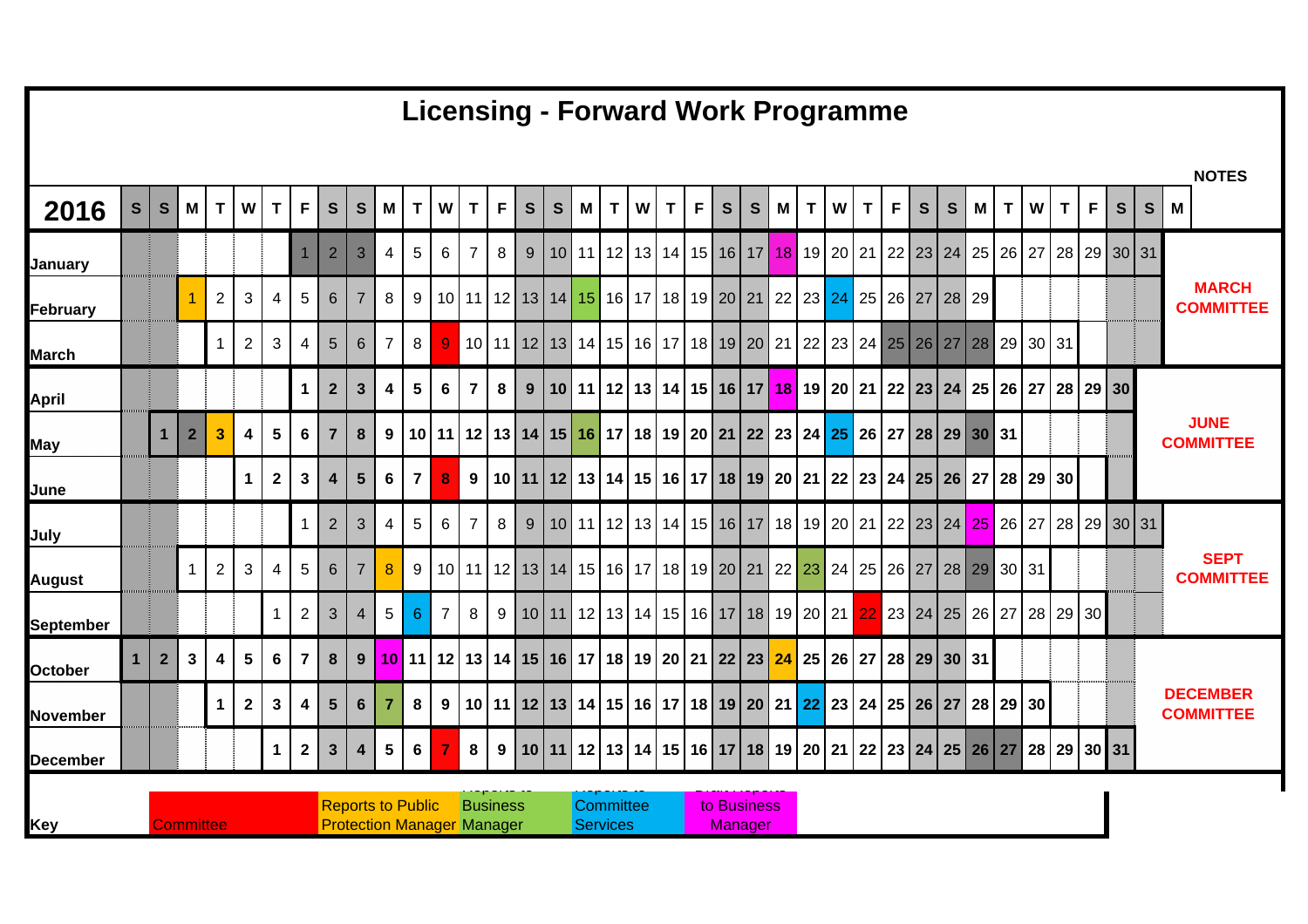| <b>Task</b>                                        | Lead<br><b>Officer</b> | 01-Sep-15                                                                                                                   | $ 01$ -Oct-15                                                                       | $ 01 - Dec-15 $                                                      | $18 - Jan-16$                                                                 | $ 01 - \text{Feb} - 16 $                                               | 15-Feb-16                                            | $24$ -Feb-16                                  |  | $ 09-Mar-16 $                    | <b>Comments</b> |
|----------------------------------------------------|------------------------|-----------------------------------------------------------------------------------------------------------------------------|-------------------------------------------------------------------------------------|----------------------------------------------------------------------|-------------------------------------------------------------------------------|------------------------------------------------------------------------|------------------------------------------------------|-----------------------------------------------|--|----------------------------------|-----------------|
| <b>Proposed Sex</b><br><b>Establishment Policy</b> | Jo<br>Thomas           | Liase with neigbouring<br>authorities on existing<br>policies                                                               | <b>Meet with Business</b><br>Manager to establish the<br>future needs of the policy | Draft propose policy and meet<br>with Business Manager to<br>approve | Prepare draft report to<br>committee and submit to<br><b>Business Manager</b> | Prepare final report and<br>submit to Business<br>Manager for approval | Submit report to Public<br><b>Protection Manager</b> | Submit report to<br><b>Committee Services</b> |  | Committee 9<br>March 2016        |                 |
| <b>Proposed Scrap Metal</b><br>Dealers Policy      | Nicky<br>Jones         | Following final version of All<br>Wales Policy, scrutinise to<br>ensure meets with local<br>needs, amend where<br>necessary |                                                                                     | Prepar final proposed policy and<br>meet with Business Manager       | Prepare draft report to<br>committee and submit to<br><b>Business Manager</b> | Prepare final report and<br>submit to Business<br>Manager for approval | Submit report to Public<br><b>Protection Manager</b> | Submit report to<br><b>Committee Services</b> |  | <b>Committee 9</b><br>March 2016 |                 |
|                                                    |                        |                                                                                                                             |                                                                                     |                                                                      |                                                                               |                                                                        |                                                      |                                               |  |                                  |                 |

## **Licensing Committee Forward Work Plan MARCH 2016 - Actions**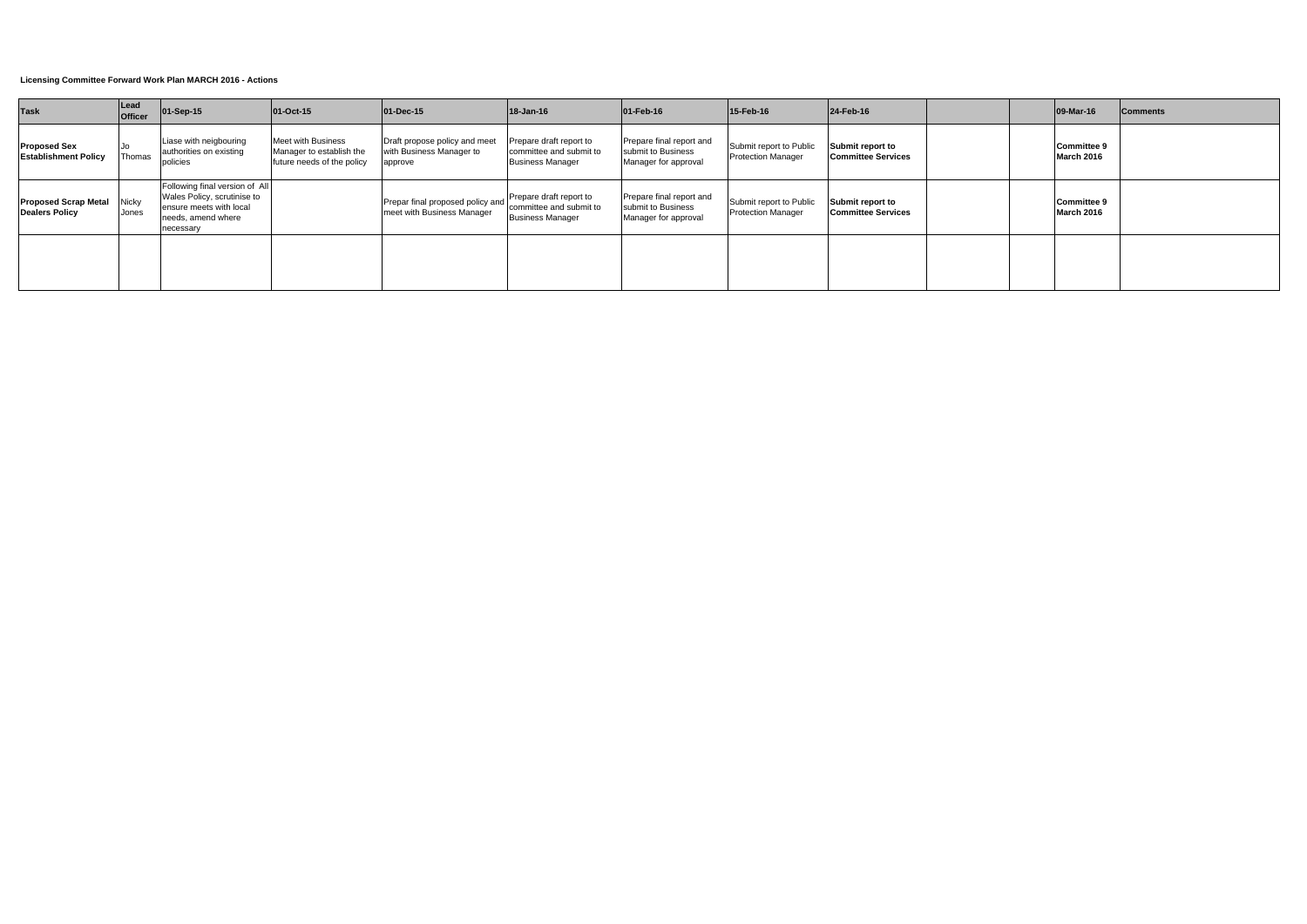| <b>Task</b>                                                                                           | Lead<br><b>Officer</b> | 01-Nov-15                                    | $ 01 - Jan - 16 $                                                                                                    | $ 01 - \text{Feb} - 16 $ | $ 01 - $ Mar-16                                       | 18-Apr-16                                                                     | $03-May-16$                                                            | 16-May-16                                            | 25-May-16                                     |  | 08-Jun-16                     | <b>Comments</b> |
|-------------------------------------------------------------------------------------------------------|------------------------|----------------------------------------------|----------------------------------------------------------------------------------------------------------------------|--------------------------|-------------------------------------------------------|-------------------------------------------------------------------------------|------------------------------------------------------------------------|------------------------------------------------------|-----------------------------------------------|--|-------------------------------|-----------------|
| <b>Proposed revised</b><br><b>Hackney Carriage and</b><br><b>Private Hire Driver</b><br><b>Policy</b> | <b>Nicky</b><br>Jones  | Research neigbouring<br>authorities policies | Worskhop session with<br>nonsinated trade representatives draft proposed policy<br>and Licensing Committee<br>Member |                          | meet with Business Manager to<br>approve draft policy | Prepare draft report to<br>committee and submit to<br><b>Business Manager</b> | Prepare final report and<br>submit to Business<br>Manager for approval | Submit report to Public<br><b>Protection Manager</b> | Submit report to<br><b>Committee Services</b> |  | <b>Committee 8</b><br>June 16 |                 |
| <b>RESERVED</b>                                                                                       |                        |                                              |                                                                                                                      |                          |                                                       |                                                                               |                                                                        |                                                      |                                               |  | <b>Committee 8</b><br>June 16 |                 |
|                                                                                                       |                        |                                              |                                                                                                                      |                          |                                                       |                                                                               |                                                                        |                                                      |                                               |  |                               |                 |

## **Licensing Committee Forward Work Plan JUNE 2016 - Actions**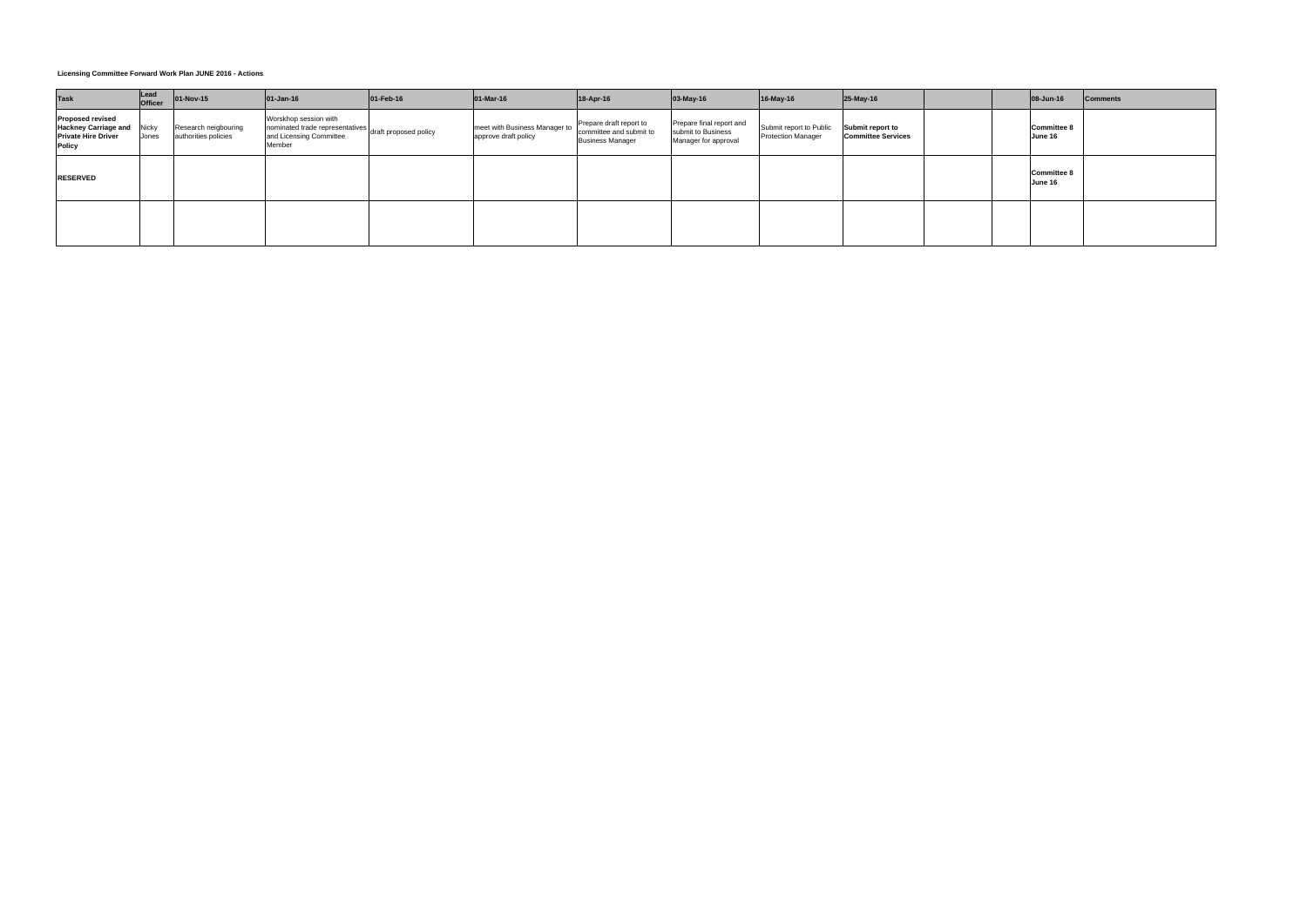| <b>Task</b>                                      | Lead<br>Officer | 01-Nov-15                                     | $01-Jan-16$                                                                                  | 01-Mar-16                                                              | 25-Jul-16                                                                     | 08-Aug-16                                                              | 23-Aug-16                                            | 06-Sep-16                                     | 22-Sep-16                      | <b>Comments</b> |
|--------------------------------------------------|-----------------|-----------------------------------------------|----------------------------------------------------------------------------------------------|------------------------------------------------------------------------|-------------------------------------------------------------------------------|------------------------------------------------------------------------|------------------------------------------------------|-----------------------------------------------|--------------------------------|-----------------|
| <b>Proposed Streety</b><br><b>Trading Policy</b> | Jo<br>Thomas    | reasearch neigbouring<br>authorities policies | Workshop session with<br>Highways/Licensing Committee<br>Member                              | Draft proposed policy and meet<br>with Business Manager to<br>finalise | Prepare draft report to<br>committee and submit to<br><b>Business Manager</b> | Prepare final report and<br>submit to Business<br>Manager for approval | Submit report to Public<br><b>Protection Manager</b> | Submit report to<br><b>Committee Services</b> | <b>Committee 22</b><br>Sept 16 |                 |
| <b>Forward Work</b><br>Programme 2016/17         | Nicky<br>Jones  |                                               | Identify priorities for the section Meet with JT and IM to discuss<br>and develop 2 year FWP | Prepare and submit FWP to<br>Business Manager for approval             | Prepare draft report to<br>committee and submit to<br><b>Business Manager</b> | Prepare final report and<br>submit to Business<br>Manager for approval | Submit report to Public<br>Protection Manager        | Submit report to<br><b>Committee Services</b> | <b>Committee 22</b><br>Sept 16 |                 |
|                                                  |                 |                                               |                                                                                              |                                                                        |                                                                               |                                                                        |                                                      |                                               |                                |                 |
|                                                  |                 |                                               |                                                                                              |                                                                        |                                                                               |                                                                        |                                                      |                                               |                                |                 |
|                                                  |                 |                                               |                                                                                              |                                                                        |                                                                               |                                                                        |                                                      |                                               |                                |                 |
|                                                  |                 |                                               |                                                                                              |                                                                        |                                                                               |                                                                        |                                                      |                                               |                                |                 |

# **Licensing Committee Forward Work Plan SEPTEMBER 2016 - Actions**